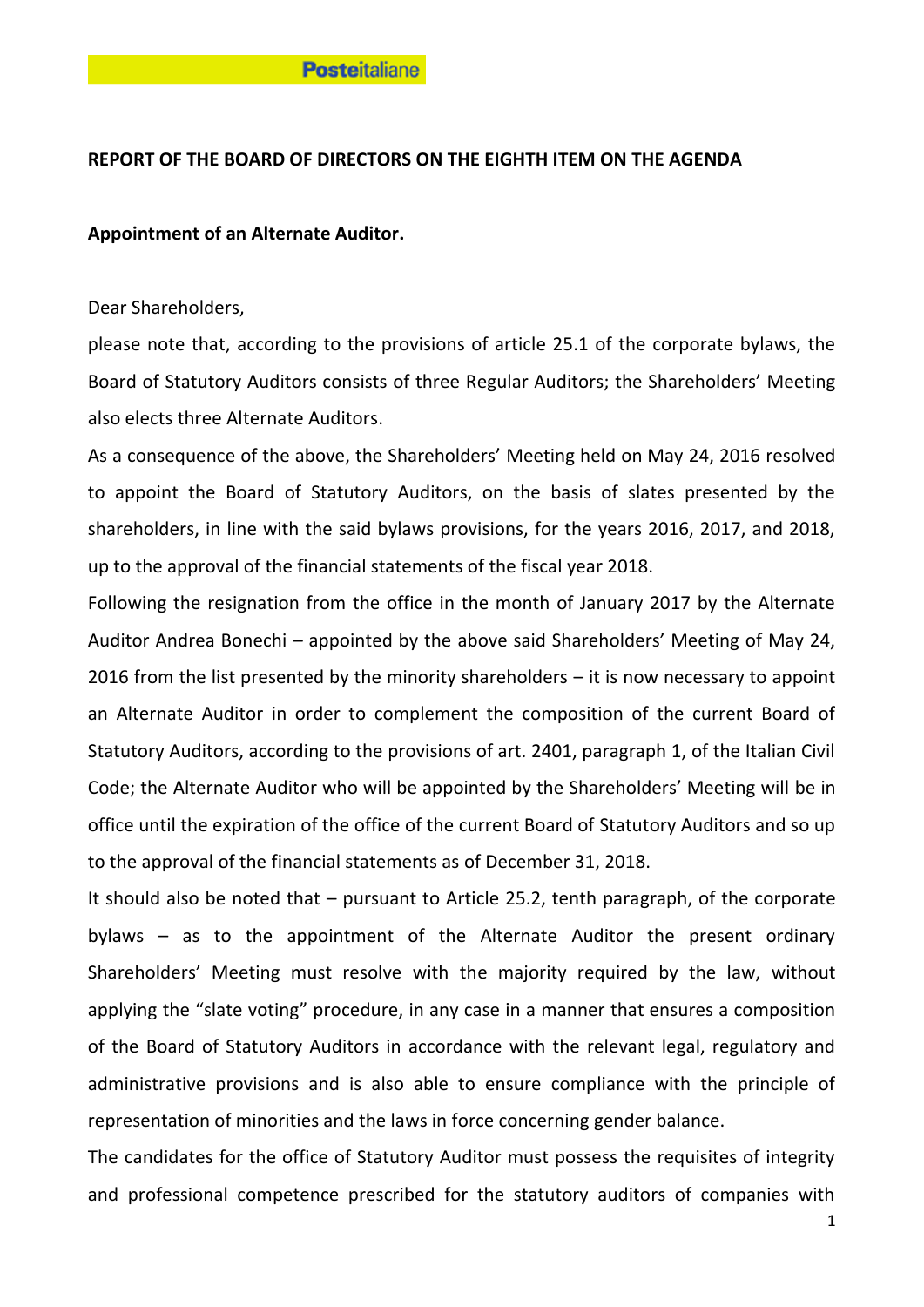#### **Posteitaliane**

listed shares by the Minister of Justice's Decree n. 162 of March 30, 2000, as supplemented by the provisions of article 25.1 of the corporate bylaws, as well as the additional requisites specified in the law and regulations in force and in the Bank of Italy's Supervisory Regulations applicable to Poste Italiane.

As far as the situations of ineligibility and the limits to the number of offices on boards of directors and boards of statutory auditors that may be held by members of the Board of Statutory Auditors are concerned, the provisions referred to in, respectively, the following apply:

- article 148, paragraph 3, of the Consolidated Law on Finance and article 148-*bis* of the Consolidated Law on Finance;
- articles 144-*duodecies* ff. of the Consob's Issuer Regulations (adopted with Resolution n. 11971 of May 14, 1999), as well as
- the additional provisions of the law and regulations applicable to the Company.

The shareholders who intend to make proposals for the appointment of the Alternate Auditor are requested to present their candidates, accompanied by:

a) a declaration of the Shareholders other than those who possess a controlling equity interest, or one representing a relative majority, attesting the absence of relations of affiliation with the latter provided for by article 144-*quinquies* of Consob Issuer Regulation n. 11971/99. It should be noted in this regard that, according to the notices referred to in article 120 of the Unified Law on Finance, the Company is subject to the *de jure* control of the Ministry of the Economy and Finance, because the latter owns totally 64.30% of the share capital, of which (i) 29.30% directly, and (ii) 35% indirectly, through Cassa depositi e prestiti S.p.A. (controlled by the same Ministry), even though the Ministry does not in any way manage or coordinate the Company according to the provisions of article 19, paragraph 6 of Decree Law n. 78/2009, converted with Law n. 102/2009, which clarified that the rules contained in the Italian Civil Code regarding the management and coordination of companies does not apply to the Italian Government. In making the aforesaid declaration, we request the Shareholders concerned to take into account the recommendations expressed by the Consob in its Directive DEM/9017893 of February 26, 2009;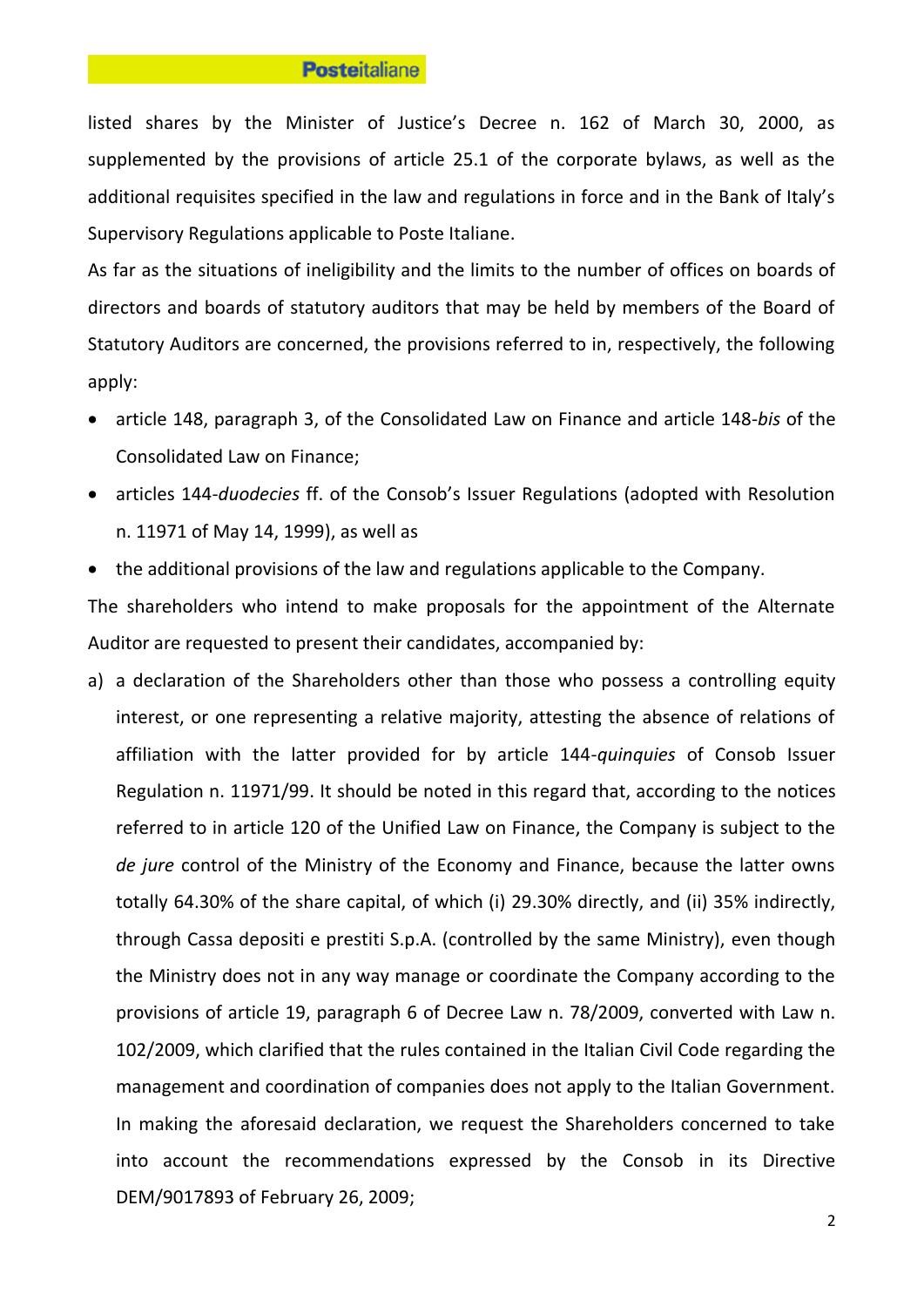#### **Posteitaliane**

- b) exhaustive information on the personal and professional characteristics of the candidates, as well as a declaration by the aforesaid candidates attesting their possession of the requisites of professional competence, integrity, and independence prescribed by the law, including regulations, and their acceptance of the candidacy. Considering that, pursuant to article 2400, last paragraph, of the Italian Civil Code, at the time of their appointment and before they accept the office, the Shareholders' Meeting must be informed of the offices the Statutory Auditors hold on the boards of directors and the boards of statutory auditors of other companies, as well as considering the provisions of article 148-bis of the Consolidated Law on Finance, Shareholders presenting slates are requested to furnish a special declaration in this regard as part of the résumé, and are urged to ensure that it is updated until the day of the Shareholders' Meeting;
- c) appropriate documentation certifying the title of shareholders.

In order to enable the participants in the Shareholders' Meeting to express an informed vote on the basis of the aforesaid information, the shareholders who intend to present proposals for the appointment of an Alternate Auditor are requested to file the related candidacies, together with the documentation referred to above, (i) through delivery by hand at Poste Italiane S.p.A.'s Legal and Corporate Affairs/Corporate Affairs Function (at Via dei Crociferi n. 23 - 00187 Rome, from Monday to Friday from 10 a.m. to 5 p.m.) - ref. "Appointment of an Alternate Auditor" - or (ii) via fax to +39 06 59585733, or (iii) electronically to certified mail address affari.societari@pec.posteitaliane.it, if possible by April 3, 2017, thus allowing the Company to promptly make the aforesaid documentation available to the public at its registered office, at Borsa Italiana S.p.A., and on the corporate website [\(www.posteitaliane.it\)](http://www.posteitaliane.it/).

The foregoing being understood, the candidacies – together with the documentation previously indicated – must be formally presented at the Shareholders' Meeting before they may be put to a vote according to the following procedures:

• each candidate will be voted in numerical order with regard to the amount of share capital supporting him or her when the candidacy is presented at the Shareholders' Meeting;